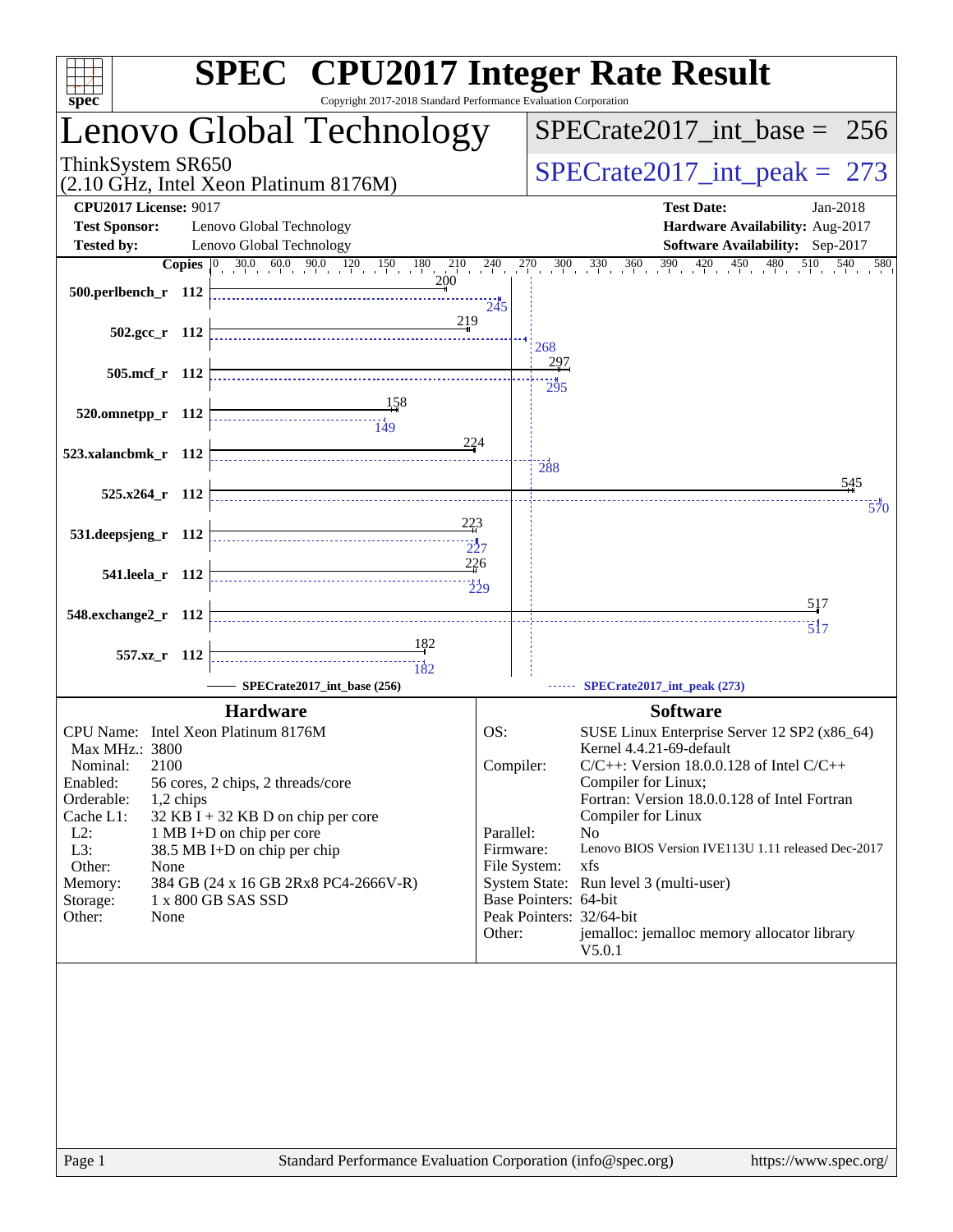

### Lenovo Global Technology

(2.10 GHz, Intel Xeon Platinum 8176M)

**[Test Sponsor:](http://www.spec.org/auto/cpu2017/Docs/result-fields.html#TestSponsor)** Lenovo Global Technology **[Hardware Availability:](http://www.spec.org/auto/cpu2017/Docs/result-fields.html#HardwareAvailability)** Aug-2017

[SPECrate2017\\_int\\_base =](http://www.spec.org/auto/cpu2017/Docs/result-fields.html#SPECrate2017intbase) 256

ThinkSystem SR650<br>  $(2.10 \text{ GHz. Intel Yoon Plotinum } 8176M)$  [SPECrate2017\\_int\\_peak =](http://www.spec.org/auto/cpu2017/Docs/result-fields.html#SPECrate2017intpeak) 273

**[CPU2017 License:](http://www.spec.org/auto/cpu2017/Docs/result-fields.html#CPU2017License)** 9017 **[Test Date:](http://www.spec.org/auto/cpu2017/Docs/result-fields.html#TestDate)** Jan-2018 **[Tested by:](http://www.spec.org/auto/cpu2017/Docs/result-fields.html#Testedby)** Lenovo Global Technology **[Software Availability:](http://www.spec.org/auto/cpu2017/Docs/result-fields.html#SoftwareAvailability)** Sep-2017

#### **[Results Table](http://www.spec.org/auto/cpu2017/Docs/result-fields.html#ResultsTable)**

|                             | <b>Base</b>   |                |         |                | <b>Peak</b> |                |       |               |                |              |                |              |                |              |
|-----------------------------|---------------|----------------|---------|----------------|-------------|----------------|-------|---------------|----------------|--------------|----------------|--------------|----------------|--------------|
| <b>Benchmark</b>            | <b>Copies</b> | <b>Seconds</b> | Ratio   | <b>Seconds</b> | Ratio       | <b>Seconds</b> | Ratio | <b>Copies</b> | <b>Seconds</b> | <b>Ratio</b> | <b>Seconds</b> | <b>Ratio</b> | <b>Seconds</b> | <b>Ratio</b> |
| $500.$ perlbench_r          | 112           | 888            | 201     | 894            | 200         | 889            | 200   | 112           | 722            | 247          | 729            | 244          | 727            | 245          |
| $502.\text{gcc}$ _r         | 112           | 727            | 218     | 720            | 220         | 725            | 219   | 112           | 593            | 268          | 591            | 268          | 593            | 267          |
| $505$ .mcf r                | 112           | 593            | 305     | 610            | 297         | 613            | 295   | 112           | 616            | 294          | 614            | 295          | 614            | 295          |
| 520.omnetpp_r               | 112           | 922            | 159     | 928            | 158         | 956            | 154   | 112           | 988            | 149          | 990            | 148          | 989            | <u>149</u>   |
| 523.xalancbmk_r             | 112           | 525            | 225     | 528            | 224         | 527            | 224   | 112           | 410            | 288          | 411            | 288          | 411            | 288          |
| 525.x264 r                  | 112           | 362            | 542     | 360            | 545         | 359            | 547   | 112           | 344            | 570          | 345            | 569          | 344            | 570          |
| 531.deepsjeng_r             | 112           | 569            | 226     | 576            | 223         | 576            | 223   | 112           | 568            | 226          | 565            | 227          | 566            | 227          |
| 541.leela r                 | 112           | 830            | 223     | 821            | 226         | 821            | 226   | 112           | 811            | 229          | 811            | 229          | 833            | 223          |
| 548.exchange2_r             | 112           | 568            | 517     | 568            | 517         | 569            | 516   | 112           | 568            | 516          | 568            | 517          | 567            | 517          |
| 557.xz r                    | 112           | 662            | 183     | 663            | 182         | 665            | 182   | 112           | 665            | 182          | 664            | 182          | 665            | <u>182</u>   |
| $SPECrate2017\_int\_base =$ |               |                | 256     |                |             |                |       |               |                |              |                |              |                |              |
| $CDDCD = 1.4047 + 1.1$      |               |                | $A = A$ |                |             |                |       |               |                |              |                |              |                |              |

**[SPECrate2017\\_int\\_peak =](http://www.spec.org/auto/cpu2017/Docs/result-fields.html#SPECrate2017intpeak) 273**

Results appear in the [order in which they were run](http://www.spec.org/auto/cpu2017/Docs/result-fields.html#RunOrder). Bold underlined text [indicates a median measurement](http://www.spec.org/auto/cpu2017/Docs/result-fields.html#Median).

#### **[Submit Notes](http://www.spec.org/auto/cpu2017/Docs/result-fields.html#SubmitNotes)**

 The numactl mechanism was used to bind copies to processors. The config file option 'submit' was used to generate numactl commands to bind each copy to a specific processor. For details, please see the config file.

### **[Operating System Notes](http://www.spec.org/auto/cpu2017/Docs/result-fields.html#OperatingSystemNotes)**

Stack size set to unlimited using "ulimit -s unlimited"

#### **[General Notes](http://www.spec.org/auto/cpu2017/Docs/result-fields.html#GeneralNotes)**

Environment variables set by runcpu before the start of the run: LD\_LIBRARY\_PATH = "/home/cpu2017.1.0.2.ic18.0/lib/ia32:/home/cpu2017.1.0.2.ic18.0/lib/intel64" LD\_LIBRARY\_PATH = "\$LD\_LIBRARY\_PATH:/home/cpu2017.1.0.2.ic18.0/je5.0.1-32:/home/cpu2017.1.0.2.ic18.0/je5.0.1-64" Binaries compiled on a system with 1x Intel Core i7-4790 CPU + 32GB RAM memory using Redhat Enterprise Linux 7.4 Transparent Huge Pages enabled by default Prior to runcpu invocation Filesystem page cache synced and cleared with: sync; echo 3> /proc/sys/vm/drop\_caches runcpu command invoked through numactl i.e.: numactl --interleave=all runcpu <etc> jemalloc: configured and built at default for 32bit (i686) and 64bit (x86\_64) targets; jemalloc: built with the RedHat Enterprise 7.4, and the system compiler gcc 4.8.5; jemalloc: sources avilable from jemalloc.net or

**(Continued on next page)**

| Page 2 | Standard Performance Evaluation Corporation (info@spec.org) | https://www.spec.org/ |
|--------|-------------------------------------------------------------|-----------------------|
|        |                                                             |                       |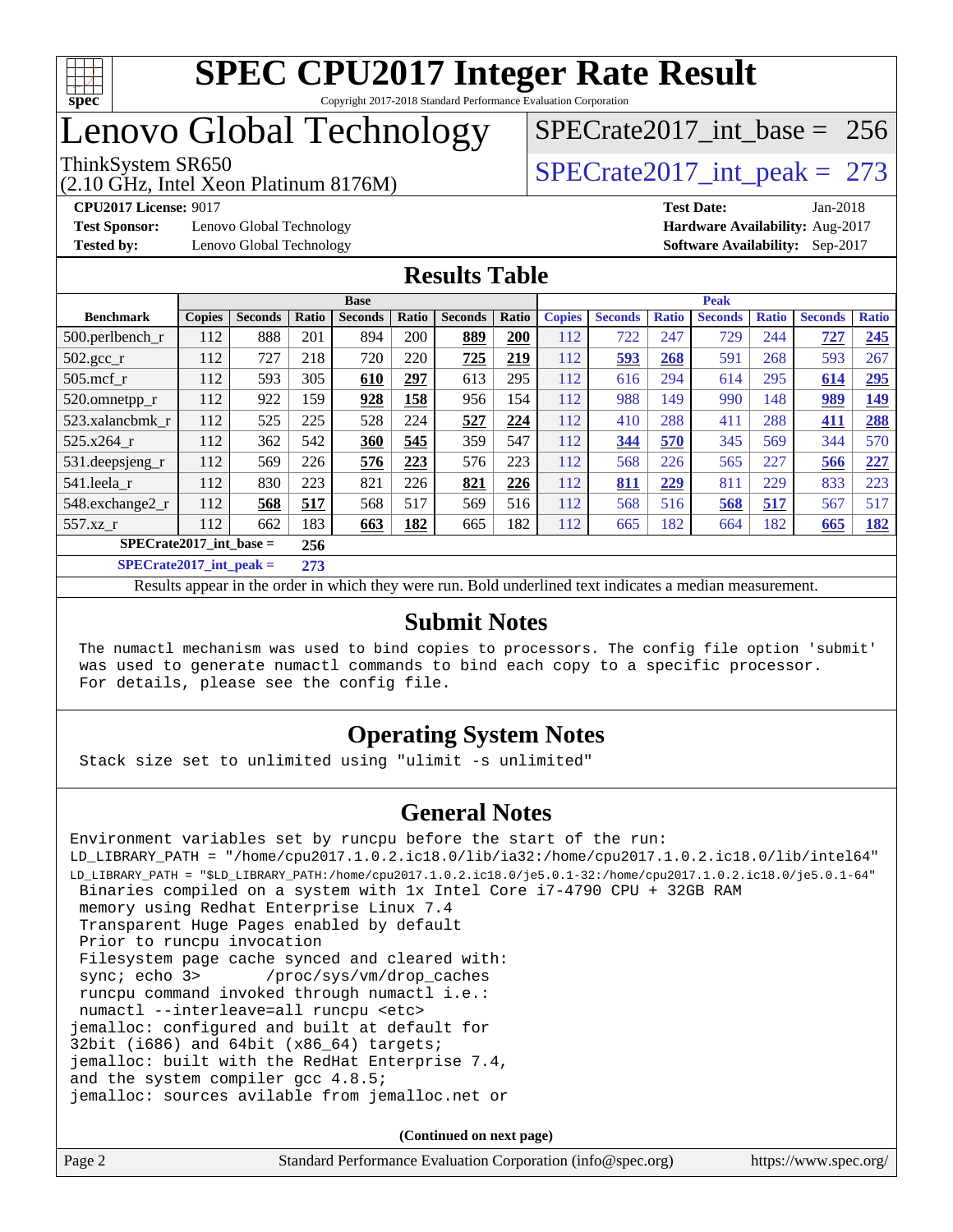

# **[SPEC CPU2017 Integer Rate Result](http://www.spec.org/auto/cpu2017/Docs/result-fields.html#SPECCPU2017IntegerRateResult)**

Copyright 2017-2018 Standard Performance Evaluation Corporation

### Lenovo Global Technology

ThinkSystem SR650<br>  $(2.10 \text{ GHz. Intel Yoon Plotinum } 8176M)$  [SPECrate2017\\_int\\_peak =](http://www.spec.org/auto/cpu2017/Docs/result-fields.html#SPECrate2017intpeak) 273

[SPECrate2017\\_int\\_base =](http://www.spec.org/auto/cpu2017/Docs/result-fields.html#SPECrate2017intbase) 256

(2.10 GHz, Intel Xeon Platinum 8176M)

**[Test Sponsor:](http://www.spec.org/auto/cpu2017/Docs/result-fields.html#TestSponsor)** Lenovo Global Technology **[Hardware Availability:](http://www.spec.org/auto/cpu2017/Docs/result-fields.html#HardwareAvailability)** Aug-2017 **[Tested by:](http://www.spec.org/auto/cpu2017/Docs/result-fields.html#Testedby)** Lenovo Global Technology **[Software Availability:](http://www.spec.org/auto/cpu2017/Docs/result-fields.html#SoftwareAvailability)** Sep-2017

**[CPU2017 License:](http://www.spec.org/auto/cpu2017/Docs/result-fields.html#CPU2017License)** 9017 **[Test Date:](http://www.spec.org/auto/cpu2017/Docs/result-fields.html#TestDate)** Jan-2018

#### **[General Notes \(Continued\)](http://www.spec.org/auto/cpu2017/Docs/result-fields.html#GeneralNotes)**

<https://github.com/jemalloc/jemalloc/releases> No: The test sponsor attests, as of date of publication, that CVE-2017-5754 (Meltdown) is mitigated in the system as tested and documented. No: The test sponsor attests, as of date of publication, that CVE-2017-5753 (Spectre variant 1) is mitigated in the system as tested and documented. No: The test sponsor attests, as of date of publication, that CVE-2017-5715 (Spectre variant 2) is mitigated in the system as tested and documented. This benchmark result is intended to provide perspective on past performance using the historical hardware and/or software described on this result page. The system as described on this result page was formerly generally available. At the time of this publication, it may not be shipping, and/or may not be supported, and/or may fail to meet other tests of General Availability described in the SPEC OSG Policy document, <http://www.spec.org/osg/policy.html> This measured result may not be representative of the result that would be measured were this benchmark run with hardware and software available as of the publication date.

#### **[Platform Notes](http://www.spec.org/auto/cpu2017/Docs/result-fields.html#PlatformNotes)**

BIOS configuration: Choose Operating Mode set to Maximum Performance SNC set to Enable Hardware Prefetcher set to Disable MONITORMWAIT set to Enable Execute Disable Bit set to Disable Trusted Execution Technology set to Enable Stale AtoS set to Enable LLC Deadline Alloc set to Disable Sysinfo program /home/cpu2017.1.0.2.ic18.0/bin/sysinfo Rev: r5797 of 2017-06-14 96c45e4568ad54c135fd618bcc091c0f running on Cyborg-SUT4 Tue Jan 23 05:01:29 2018 SUT (System Under Test) info as seen by some common utilities. For more information on this section, see <https://www.spec.org/cpu2017/Docs/config.html#sysinfo> From /proc/cpuinfo model name : Intel(R) Xeon(R) Platinum 8176M CPU @ 2.10GHz 2 "physical id"s (chips) 112 "processors" cores, siblings (Caution: counting these is hw and system dependent. The following excerpts from /proc/cpuinfo might not be reliable. Use with caution.) cpu cores : 28 siblings : 56 **(Continued on next page)**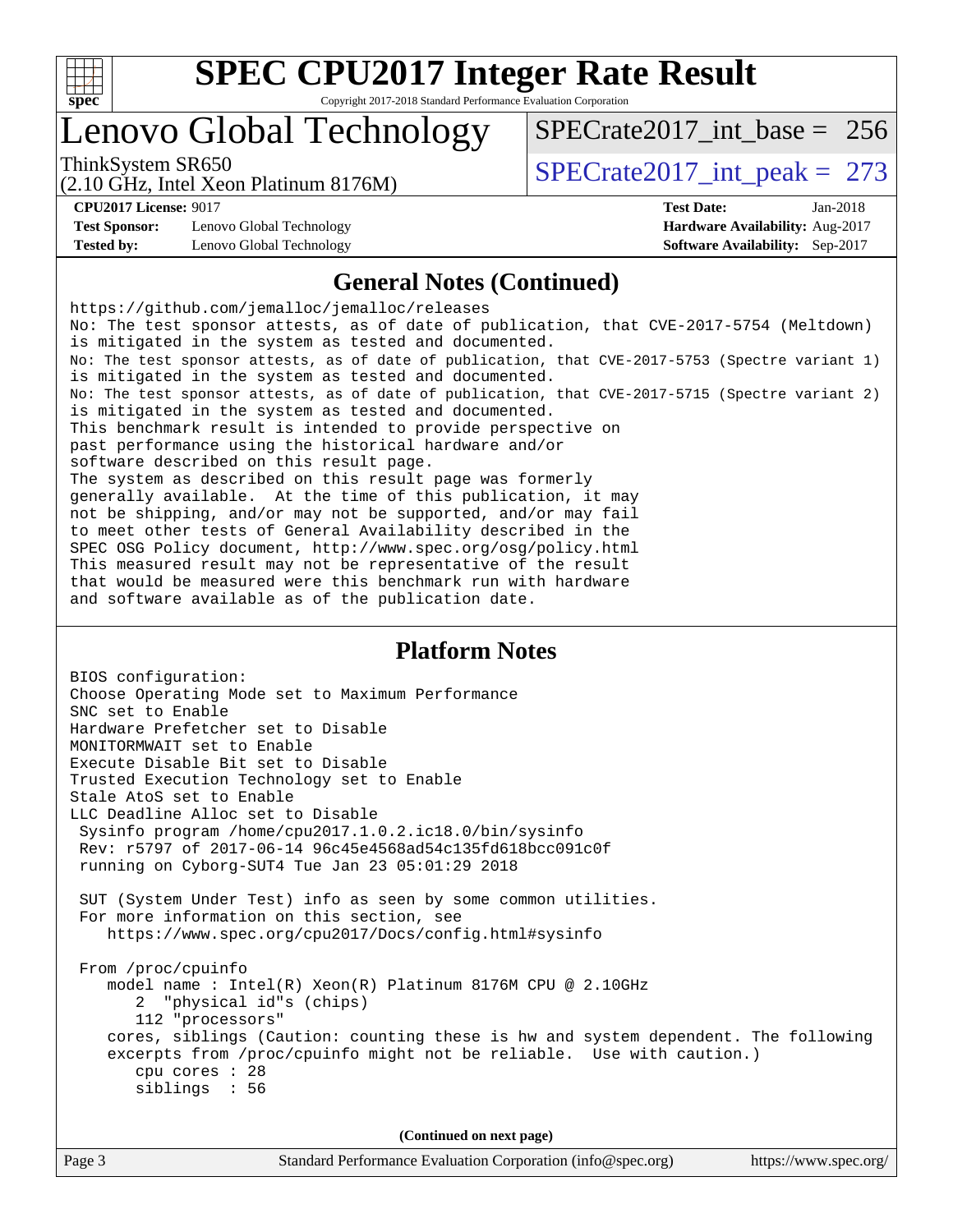

### Lenovo Global Technology

ThinkSystem SR650<br>  $\angle (2.10 \text{ GHz. Intel Yoon Plutium } 8176M)$   $\angle$  [SPECrate2017\\_int\\_peak =](http://www.spec.org/auto/cpu2017/Docs/result-fields.html#SPECrate2017intpeak) 273  $SPECrate2017\_int\_base = 256$ 

(2.10 GHz, Intel Xeon Platinum 8176M)

**[Test Sponsor:](http://www.spec.org/auto/cpu2017/Docs/result-fields.html#TestSponsor)** Lenovo Global Technology **[Hardware Availability:](http://www.spec.org/auto/cpu2017/Docs/result-fields.html#HardwareAvailability)** Aug-2017 **[Tested by:](http://www.spec.org/auto/cpu2017/Docs/result-fields.html#Testedby)** Lenovo Global Technology **[Software Availability:](http://www.spec.org/auto/cpu2017/Docs/result-fields.html#SoftwareAvailability)** Sep-2017

**[CPU2017 License:](http://www.spec.org/auto/cpu2017/Docs/result-fields.html#CPU2017License)** 9017 **[Test Date:](http://www.spec.org/auto/cpu2017/Docs/result-fields.html#TestDate)** Jan-2018

#### **[Platform Notes \(Continued\)](http://www.spec.org/auto/cpu2017/Docs/result-fields.html#PlatformNotes)**

 physical 0: cores 0 1 2 3 4 5 6 8 9 10 11 12 13 14 16 17 18 19 20 21 22 24 25 26 27 28 29 30 physical 1: cores 0 1 2 3 4 5 6 8 9 10 11 12 13 14 16 17 18 19 20 21 22 24 25 26 27 28 29 30 From lscpu: Architecture: x86\_64 CPU op-mode(s): 32-bit, 64-bit Byte Order: Little Endian CPU(s): 112 On-line CPU(s) list: 0-111 Thread(s) per core: 2 Core(s) per socket: 28 Socket(s): 2 NUMA node(s): 4 Vendor ID: GenuineIntel CPU family: 6 Model: 85 Model name: Intel(R) Xeon(R) Platinum 8176M CPU @ 2.10GHz Stepping: 4 CPU MHz: 2095.084 BogoMIPS: 4190.16 Virtualization: VT-x L1d cache: 32K L1i cache: 32K L2 cache: 1024K L3 cache: 39424K NUMA node0 CPU(s): 0-3,7-9,14-17,21-23,56-59,63-65,70-73,77-79 NUMA node1 CPU(s): 4-6,10-13,18-20,24-27,60-62,66-69,74-76,80-83 NUMA node2 CPU(s): 28-31,35-37,42-45,49-51,84-87,91-93,98-101,105-107 NUMA node3 CPU(s): 32-34,38-41,46-48,52-55,88-90,94-97,102-104,108-111 Flags: fpu vme de pse tsc msr pae mce cx8 apic sep mtrr pge mca cmov pat pse36 clflush dts acpi mmx fxsr sse sse2 ss ht tm pbe syscall nx pdpe1gb rdtscp lm constant\_tsc art arch\_perfmon pebs bts rep\_good nopl xtopology nonstop\_tsc aperfmperf eagerfpu pni pclmulqdq dtes64 monitor ds\_cpl vmx smx est tm2 ssse3 sdbg fma cx16 xtpr pdcm pcid dca sse4\_1 sse4\_2 x2apic movbe popcnt tsc\_deadline\_timer aes xsave avx f16c rdrand lahf\_lm abm 3dnowprefetch ida arat epb pln pts dtherm intel\_pt tpr\_shadow vnmi flexpriority ept vpid fsgsbase tsc\_adjust bmi1 hle avx2 smep bmi2 erms invpcid rtm cqm mpx avx512f avx512dq rdseed adx smap clflushopt clwb avx512cd avx512bw avx512vl xsaveopt xsavec xgetbv1 cqm\_llc cqm\_occup\_llc /proc/cpuinfo cache data cache size : 39424 KB From numactl --hardware WARNING: a numactl 'node' might or might not correspond to a physical chip. available: 4 nodes (0-3) **(Continued on next page)**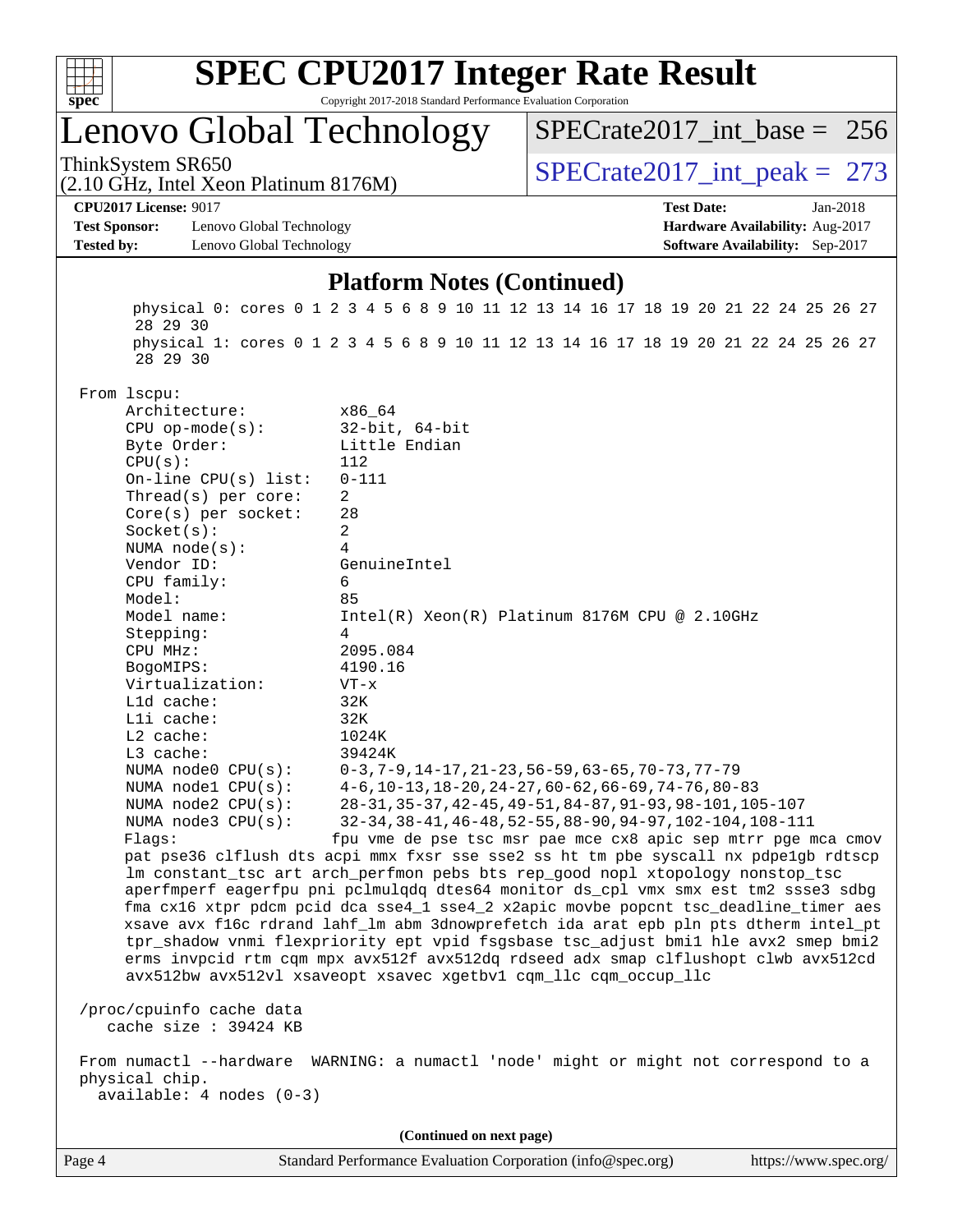

# **[SPEC CPU2017 Integer Rate Result](http://www.spec.org/auto/cpu2017/Docs/result-fields.html#SPECCPU2017IntegerRateResult)**

Copyright 2017-2018 Standard Performance Evaluation Corporation

### Lenovo Global Technology

ThinkSystem SR650<br>  $(2.10 \text{ GHz. Intel Yoon Plotinum } 8176M)$  [SPECrate2017\\_int\\_peak =](http://www.spec.org/auto/cpu2017/Docs/result-fields.html#SPECrate2017intpeak) 273 [SPECrate2017\\_int\\_base =](http://www.spec.org/auto/cpu2017/Docs/result-fields.html#SPECrate2017intbase) 256

(2.10 GHz, Intel Xeon Platinum 8176M)

**[Test Sponsor:](http://www.spec.org/auto/cpu2017/Docs/result-fields.html#TestSponsor)** Lenovo Global Technology **[Hardware Availability:](http://www.spec.org/auto/cpu2017/Docs/result-fields.html#HardwareAvailability)** Aug-2017 **[Tested by:](http://www.spec.org/auto/cpu2017/Docs/result-fields.html#Testedby)** Lenovo Global Technology **[Software Availability:](http://www.spec.org/auto/cpu2017/Docs/result-fields.html#SoftwareAvailability)** Sep-2017

**[CPU2017 License:](http://www.spec.org/auto/cpu2017/Docs/result-fields.html#CPU2017License)** 9017 **[Test Date:](http://www.spec.org/auto/cpu2017/Docs/result-fields.html#TestDate)** Jan-2018

#### **[Platform Notes \(Continued\)](http://www.spec.org/auto/cpu2017/Docs/result-fields.html#PlatformNotes)**

 node 0 cpus: 0 1 2 3 7 8 9 14 15 16 17 21 22 23 56 57 58 59 63 64 65 70 71 72 73 77 78 79 node 0 size: 96356 MB node 0 free: 95893 MB node 1 cpus: 4 5 6 10 11 12 13 18 19 20 24 25 26 27 60 61 62 66 67 68 69 74 75 76 80 81 82 83 node 1 size: 96753 MB node 1 free: 96333 MB node 2 cpus: 28 29 30 31 35 36 37 42 43 44 45 49 50 51 84 85 86 87 91 92 93 98 99 100 101 105 106 107 node 2 size: 96753 MB node 2 free: 96131 MB node 3 cpus: 32 33 34 38 39 40 41 46 47 48 52 53 54 55 88 89 90 94 95 96 97 102 103 104 108 109 110 111 node 3 size: 96750 MB node 3 free: 96366 MB node distances: node 0 1 2 3 0: 10 11 21 21 1: 11 10 21 21 2: 21 21 10 11 3: 21 21 11 10 From /proc/meminfo MemTotal: 395892128 kB HugePages\_Total: 0 Hugepagesize: 2048 kB From /etc/\*release\* /etc/\*version\* SuSE-release: SUSE Linux Enterprise Server 12 (x86\_64) VERSION = 12 PATCHLEVEL = 2 # This file is deprecated and will be removed in a future service pack or release. # Please check /etc/os-release for details about this release. os-release: NAME="SLES" VERSION="12-SP2" VERSION\_ID="12.2" PRETTY\_NAME="SUSE Linux Enterprise Server 12 SP2" ID="sles" ANSI\_COLOR="0;32" CPE\_NAME="cpe:/o:suse:sles:12:sp2" uname -a: Linux Cyborg-SUT4 4.4.21-69-default #1 SMP Tue Oct 25 10:58:20 UTC 2016 (9464f67) x86\_64 x86\_64 x86\_64 GNU/Linux **(Continued on next page)**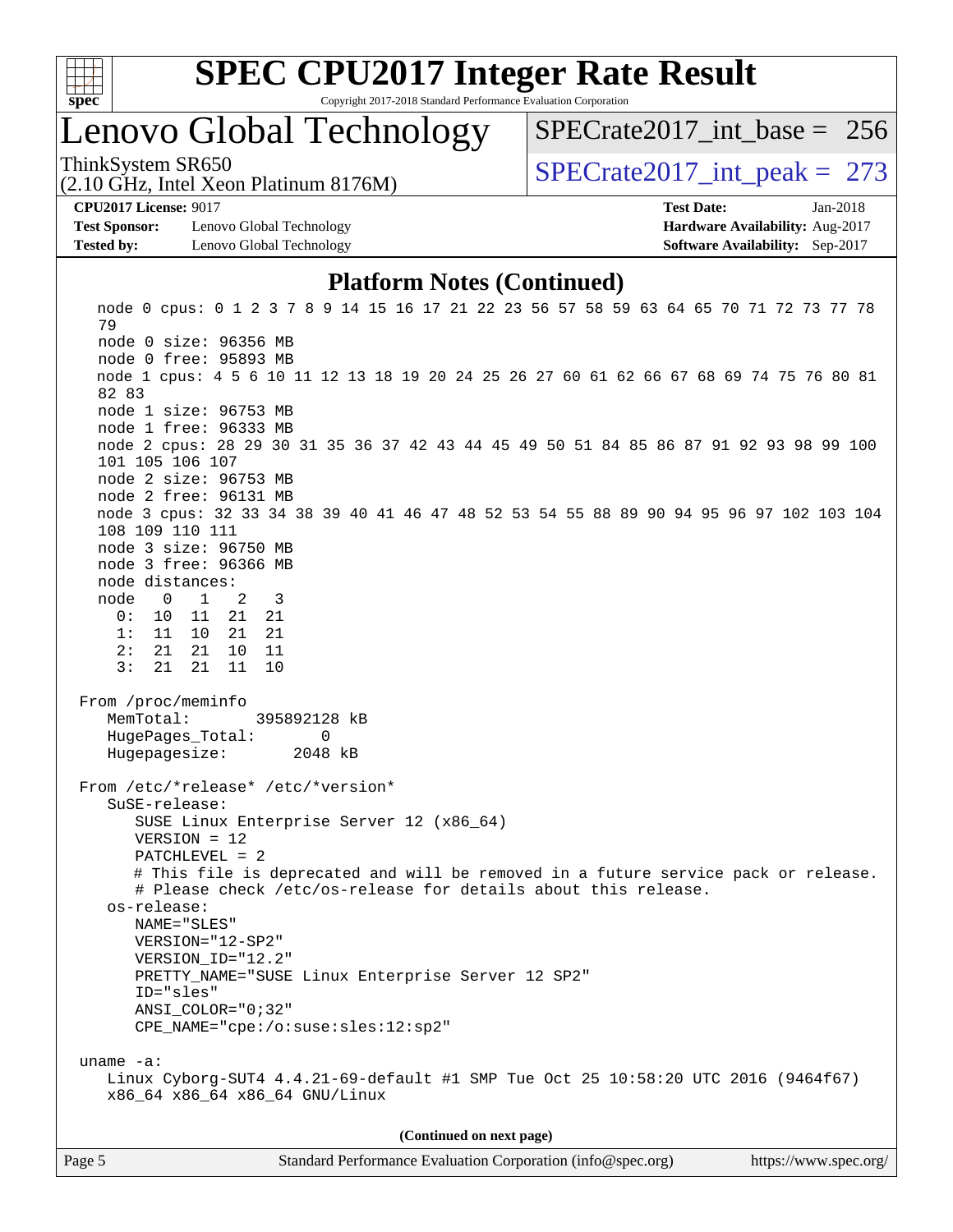

### Lenovo Global Technology

ThinkSystem SR650<br>(2.10 GHz, Intel Xeon Platinum 8176M)  $SPECrate2017\_int\_peak = 273$ [SPECrate2017\\_int\\_base =](http://www.spec.org/auto/cpu2017/Docs/result-fields.html#SPECrate2017intbase) 256

(2.10 GHz, Intel Xeon Platinum 8176M)

**[Test Sponsor:](http://www.spec.org/auto/cpu2017/Docs/result-fields.html#TestSponsor)** Lenovo Global Technology **[Hardware Availability:](http://www.spec.org/auto/cpu2017/Docs/result-fields.html#HardwareAvailability)** Aug-2017 **[Tested by:](http://www.spec.org/auto/cpu2017/Docs/result-fields.html#Testedby)** Lenovo Global Technology **[Software Availability:](http://www.spec.org/auto/cpu2017/Docs/result-fields.html#SoftwareAvailability)** Sep-2017

**[CPU2017 License:](http://www.spec.org/auto/cpu2017/Docs/result-fields.html#CPU2017License)** 9017 **[Test Date:](http://www.spec.org/auto/cpu2017/Docs/result-fields.html#TestDate)** Jan-2018

#### **[Platform Notes \(Continued\)](http://www.spec.org/auto/cpu2017/Docs/result-fields.html#PlatformNotes)**

run-level 3 Jan 23 05:00

 SPEC is set to: /home/cpu2017.1.0.2.ic18.0 Filesystem Type Size Used Avail Use% Mounted on /dev/sda3 xfs 445G 67G 378G 16% /

 Additional information from dmidecode follows. WARNING: Use caution when you interpret this section. The 'dmidecode' program reads system data which is "intended to allow hardware to be accurately determined", but the intent may not be met, as there are frequent changes to hardware, firmware, and the "DMTF SMBIOS" standard. BIOS Lenovo -[IVE113U-1.11]- 12/12/2017 Memory:

24x Samsung M393A2K43BB1-CTD 16 GB 2 rank 2666

(End of data from sysinfo program)

#### **[Compiler Version Notes](http://www.spec.org/auto/cpu2017/Docs/result-fields.html#CompilerVersionNotes)**

| CC.    | 500.perlbench $r(base)$ 502.qcc $r(base)$ 505.mcf $r(base, peak)$<br>$525.x264_r(base, peak) 557.xz_r(base, peak)$                                     |
|--------|--------------------------------------------------------------------------------------------------------------------------------------------------------|
|        | icc (ICC) 18.0.0 20170811<br>Copyright (C) 1985-2017 Intel Corporation. All rights reserved.                                                           |
| CC.    | 500.perlbench $r(\text{peak})$ 502.gcc $r(\text{peak})$<br>------------------------------------                                                        |
|        | icc (ICC) 18.0.0 20170811<br>Copyright (C) 1985-2017 Intel Corporation. All rights reserved.                                                           |
|        | CXXC 520.omnetpp $r(base)$ 523.xalancbmk $r(base)$ 531.deepsjeng $r(base)$<br>$541.$ leela $r(base)$                                                   |
|        | icpc (ICC) 18.0.0 20170811<br>Copyright (C) 1985-2017 Intel Corporation. All rights reserved.                                                          |
|        | ---------------------------<br>CXXC 520.omnetpp $r(\text{peak})$ 523.xalancbmk $r(\text{peak})$ 531.deepsjeng $r(\text{peak})$<br>$541.$ leela_r(peak) |
|        | (Continued on next page)                                                                                                                               |
| Page 6 | Standard Performance Evaluation Corporation (info@spec.org)<br>https://www.spec.org/                                                                   |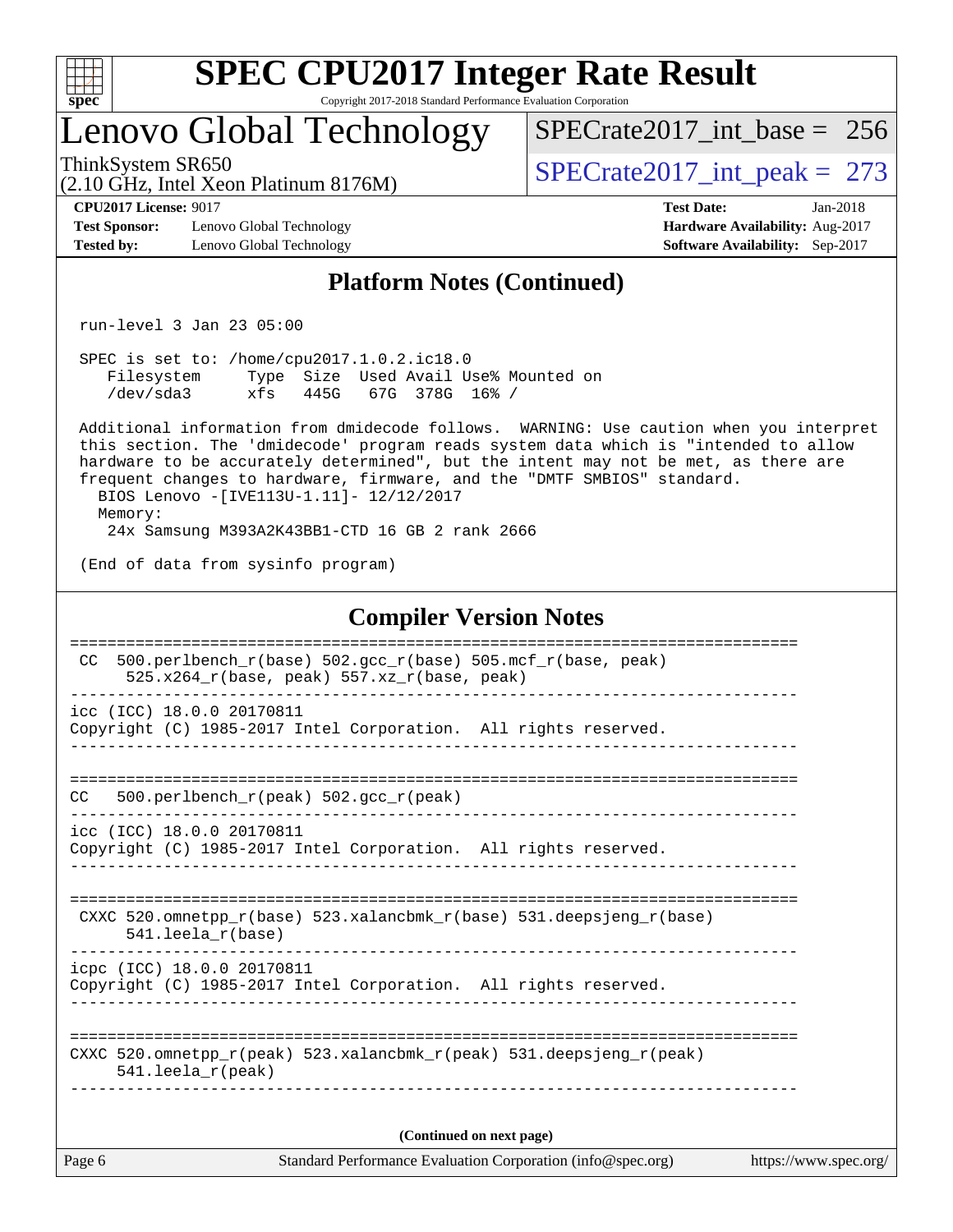

### Lenovo Global Technology

ThinkSystem SR650<br>(2.10 GHz, Intel Xeon Platinum 8176M)  $SPECrate2017\_int\_peak = 273$ [SPECrate2017\\_int\\_base =](http://www.spec.org/auto/cpu2017/Docs/result-fields.html#SPECrate2017intbase) 256

(2.10 GHz, Intel Xeon Platinum 8176M)

**[Test Sponsor:](http://www.spec.org/auto/cpu2017/Docs/result-fields.html#TestSponsor)** Lenovo Global Technology **[Hardware Availability:](http://www.spec.org/auto/cpu2017/Docs/result-fields.html#HardwareAvailability)** Aug-2017 **[Tested by:](http://www.spec.org/auto/cpu2017/Docs/result-fields.html#Testedby)** Lenovo Global Technology **[Software Availability:](http://www.spec.org/auto/cpu2017/Docs/result-fields.html#SoftwareAvailability)** Sep-2017

**[CPU2017 License:](http://www.spec.org/auto/cpu2017/Docs/result-fields.html#CPU2017License)** 9017 **[Test Date:](http://www.spec.org/auto/cpu2017/Docs/result-fields.html#TestDate)** Jan-2018

#### **[Compiler Version Notes \(Continued\)](http://www.spec.org/auto/cpu2017/Docs/result-fields.html#CompilerVersionNotes)**

| icpc (ICC) 18.0.0 20170811<br>Copyright (C) 1985-2017 Intel Corporation. All rights reserved.    |  |  |  |  |  |  |  |
|--------------------------------------------------------------------------------------------------|--|--|--|--|--|--|--|
|                                                                                                  |  |  |  |  |  |  |  |
| FC 548.exchange2 r(base, peak)                                                                   |  |  |  |  |  |  |  |
| ifort (IFORT) 18.0.0 20170811<br>Copyright (C) 1985-2017 Intel Corporation. All rights reserved. |  |  |  |  |  |  |  |

### **[Base Compiler Invocation](http://www.spec.org/auto/cpu2017/Docs/result-fields.html#BaseCompilerInvocation)**

[C benchmarks](http://www.spec.org/auto/cpu2017/Docs/result-fields.html#Cbenchmarks):

[icc](http://www.spec.org/cpu2017/results/res2018q1/cpu2017-20180205-03172.flags.html#user_CCbase_intel_icc_18.0_66fc1ee009f7361af1fbd72ca7dcefbb700085f36577c54f309893dd4ec40d12360134090235512931783d35fd58c0460139e722d5067c5574d8eaf2b3e37e92)

[C++ benchmarks:](http://www.spec.org/auto/cpu2017/Docs/result-fields.html#CXXbenchmarks) [icpc](http://www.spec.org/cpu2017/results/res2018q1/cpu2017-20180205-03172.flags.html#user_CXXbase_intel_icpc_18.0_c510b6838c7f56d33e37e94d029a35b4a7bccf4766a728ee175e80a419847e808290a9b78be685c44ab727ea267ec2f070ec5dc83b407c0218cded6866a35d07)

[Fortran benchmarks](http://www.spec.org/auto/cpu2017/Docs/result-fields.html#Fortranbenchmarks): [ifort](http://www.spec.org/cpu2017/results/res2018q1/cpu2017-20180205-03172.flags.html#user_FCbase_intel_ifort_18.0_8111460550e3ca792625aed983ce982f94888b8b503583aa7ba2b8303487b4d8a21a13e7191a45c5fd58ff318f48f9492884d4413fa793fd88dd292cad7027ca)

### **[Base Portability Flags](http://www.spec.org/auto/cpu2017/Docs/result-fields.html#BasePortabilityFlags)**

 500.perlbench\_r: [-DSPEC\\_LP64](http://www.spec.org/cpu2017/results/res2018q1/cpu2017-20180205-03172.flags.html#b500.perlbench_r_basePORTABILITY_DSPEC_LP64) [-DSPEC\\_LINUX\\_X64](http://www.spec.org/cpu2017/results/res2018q1/cpu2017-20180205-03172.flags.html#b500.perlbench_r_baseCPORTABILITY_DSPEC_LINUX_X64) 502.gcc\_r: [-DSPEC\\_LP64](http://www.spec.org/cpu2017/results/res2018q1/cpu2017-20180205-03172.flags.html#suite_basePORTABILITY502_gcc_r_DSPEC_LP64) 505.mcf\_r: [-DSPEC\\_LP64](http://www.spec.org/cpu2017/results/res2018q1/cpu2017-20180205-03172.flags.html#suite_basePORTABILITY505_mcf_r_DSPEC_LP64) 520.omnetpp\_r: [-DSPEC\\_LP64](http://www.spec.org/cpu2017/results/res2018q1/cpu2017-20180205-03172.flags.html#suite_basePORTABILITY520_omnetpp_r_DSPEC_LP64) 523.xalancbmk\_r: [-DSPEC\\_LP64](http://www.spec.org/cpu2017/results/res2018q1/cpu2017-20180205-03172.flags.html#suite_basePORTABILITY523_xalancbmk_r_DSPEC_LP64) [-DSPEC\\_LINUX](http://www.spec.org/cpu2017/results/res2018q1/cpu2017-20180205-03172.flags.html#b523.xalancbmk_r_baseCXXPORTABILITY_DSPEC_LINUX) 525.x264\_r: [-DSPEC\\_LP64](http://www.spec.org/cpu2017/results/res2018q1/cpu2017-20180205-03172.flags.html#suite_basePORTABILITY525_x264_r_DSPEC_LP64) 531.deepsjeng\_r: [-DSPEC\\_LP64](http://www.spec.org/cpu2017/results/res2018q1/cpu2017-20180205-03172.flags.html#suite_basePORTABILITY531_deepsjeng_r_DSPEC_LP64) 541.leela\_r: [-DSPEC\\_LP64](http://www.spec.org/cpu2017/results/res2018q1/cpu2017-20180205-03172.flags.html#suite_basePORTABILITY541_leela_r_DSPEC_LP64) 548.exchange2\_r: [-DSPEC\\_LP64](http://www.spec.org/cpu2017/results/res2018q1/cpu2017-20180205-03172.flags.html#suite_basePORTABILITY548_exchange2_r_DSPEC_LP64) 557.xz\_r: [-DSPEC\\_LP64](http://www.spec.org/cpu2017/results/res2018q1/cpu2017-20180205-03172.flags.html#suite_basePORTABILITY557_xz_r_DSPEC_LP64)

### **[Base Optimization Flags](http://www.spec.org/auto/cpu2017/Docs/result-fields.html#BaseOptimizationFlags)**

[C benchmarks](http://www.spec.org/auto/cpu2017/Docs/result-fields.html#Cbenchmarks):

[-Wl,-z,muldefs](http://www.spec.org/cpu2017/results/res2018q1/cpu2017-20180205-03172.flags.html#user_CCbase_link_force_multiple1_b4cbdb97b34bdee9ceefcfe54f4c8ea74255f0b02a4b23e853cdb0e18eb4525ac79b5a88067c842dd0ee6996c24547a27a4b99331201badda8798ef8a743f577) [-xCORE-AVX512](http://www.spec.org/cpu2017/results/res2018q1/cpu2017-20180205-03172.flags.html#user_CCbase_f-xCORE-AVX512) [-ipo](http://www.spec.org/cpu2017/results/res2018q1/cpu2017-20180205-03172.flags.html#user_CCbase_f-ipo) [-O3](http://www.spec.org/cpu2017/results/res2018q1/cpu2017-20180205-03172.flags.html#user_CCbase_f-O3) [-no-prec-div](http://www.spec.org/cpu2017/results/res2018q1/cpu2017-20180205-03172.flags.html#user_CCbase_f-no-prec-div) [-qopt-mem-layout-trans=3](http://www.spec.org/cpu2017/results/res2018q1/cpu2017-20180205-03172.flags.html#user_CCbase_f-qopt-mem-layout-trans_de80db37974c74b1f0e20d883f0b675c88c3b01e9d123adea9b28688d64333345fb62bc4a798493513fdb68f60282f9a726aa07f478b2f7113531aecce732043) [-L/usr/local/je5.0.1-64/lib](http://www.spec.org/cpu2017/results/res2018q1/cpu2017-20180205-03172.flags.html#user_CCbase_jemalloc_link_path64_4b10a636b7bce113509b17f3bd0d6226c5fb2346b9178c2d0232c14f04ab830f976640479e5c33dc2bcbbdad86ecfb6634cbbd4418746f06f368b512fced5394) [-ljemalloc](http://www.spec.org/cpu2017/results/res2018q1/cpu2017-20180205-03172.flags.html#user_CCbase_jemalloc_link_lib_d1249b907c500fa1c0672f44f562e3d0f79738ae9e3c4a9c376d49f265a04b9c99b167ecedbf6711b3085be911c67ff61f150a17b3472be731631ba4d0471706)

**(Continued on next page)**

Page 7 Standard Performance Evaluation Corporation [\(info@spec.org\)](mailto:info@spec.org) <https://www.spec.org/>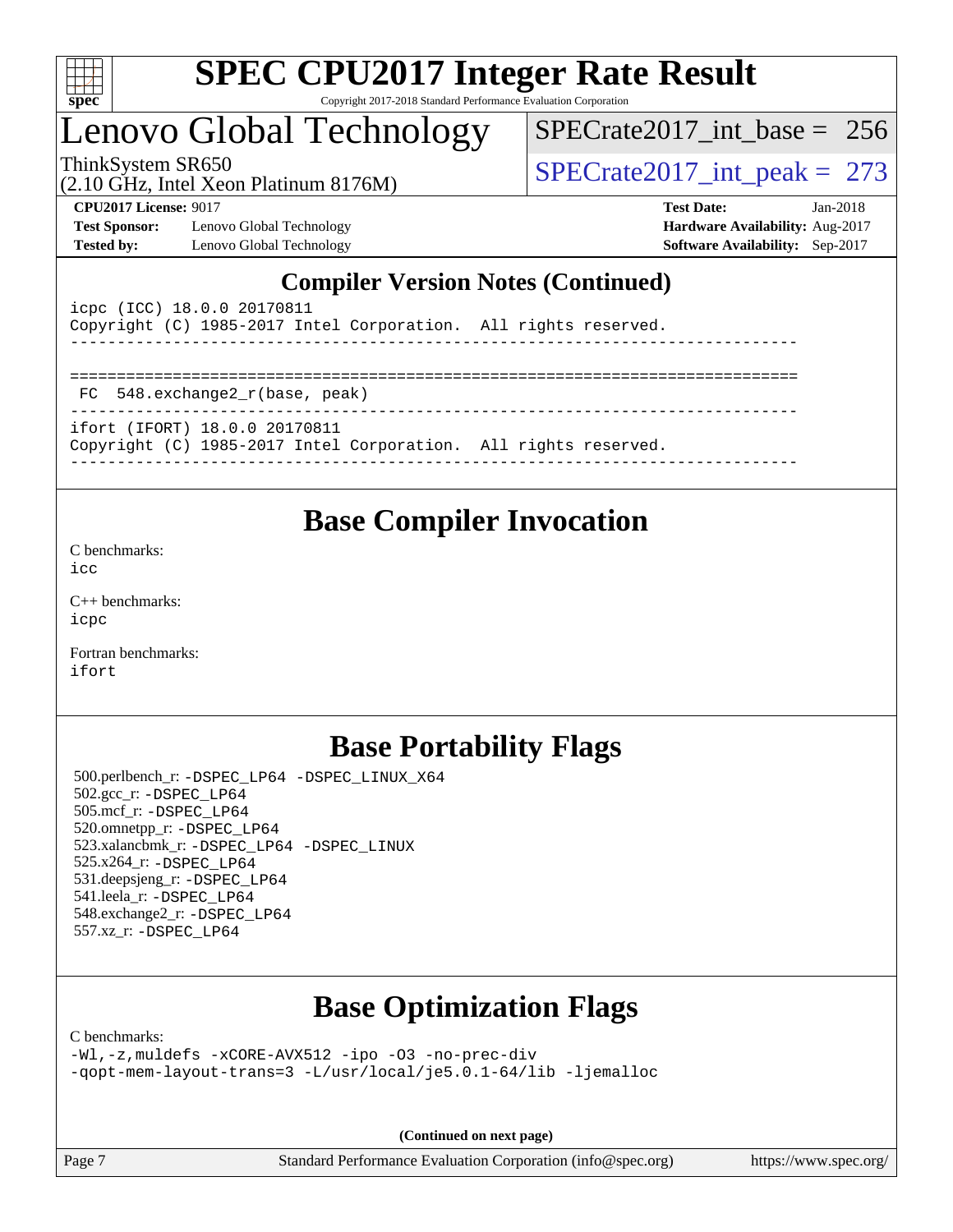

### enovo Global Technology

[SPECrate2017\\_int\\_base =](http://www.spec.org/auto/cpu2017/Docs/result-fields.html#SPECrate2017intbase) 256

(2.10 GHz, Intel Xeon Platinum 8176M)

ThinkSystem SR650<br>(2.10 GHz, Intel Xeon Platinum 8176M)  $SPECrate2017\_int\_peak = 273$ 

**[Test Sponsor:](http://www.spec.org/auto/cpu2017/Docs/result-fields.html#TestSponsor)** Lenovo Global Technology **[Hardware Availability:](http://www.spec.org/auto/cpu2017/Docs/result-fields.html#HardwareAvailability)** Aug-2017 **[Tested by:](http://www.spec.org/auto/cpu2017/Docs/result-fields.html#Testedby)** Lenovo Global Technology **[Software Availability:](http://www.spec.org/auto/cpu2017/Docs/result-fields.html#SoftwareAvailability)** Sep-2017

**[CPU2017 License:](http://www.spec.org/auto/cpu2017/Docs/result-fields.html#CPU2017License)** 9017 **[Test Date:](http://www.spec.org/auto/cpu2017/Docs/result-fields.html#TestDate)** Jan-2018

### **[Base Optimization Flags \(Continued\)](http://www.spec.org/auto/cpu2017/Docs/result-fields.html#BaseOptimizationFlags)**

[C++ benchmarks:](http://www.spec.org/auto/cpu2017/Docs/result-fields.html#CXXbenchmarks)

[-Wl,-z,muldefs](http://www.spec.org/cpu2017/results/res2018q1/cpu2017-20180205-03172.flags.html#user_CXXbase_link_force_multiple1_b4cbdb97b34bdee9ceefcfe54f4c8ea74255f0b02a4b23e853cdb0e18eb4525ac79b5a88067c842dd0ee6996c24547a27a4b99331201badda8798ef8a743f577) [-xCORE-AVX512](http://www.spec.org/cpu2017/results/res2018q1/cpu2017-20180205-03172.flags.html#user_CXXbase_f-xCORE-AVX512) [-ipo](http://www.spec.org/cpu2017/results/res2018q1/cpu2017-20180205-03172.flags.html#user_CXXbase_f-ipo) [-O3](http://www.spec.org/cpu2017/results/res2018q1/cpu2017-20180205-03172.flags.html#user_CXXbase_f-O3) [-no-prec-div](http://www.spec.org/cpu2017/results/res2018q1/cpu2017-20180205-03172.flags.html#user_CXXbase_f-no-prec-div) [-qopt-mem-layout-trans=3](http://www.spec.org/cpu2017/results/res2018q1/cpu2017-20180205-03172.flags.html#user_CXXbase_f-qopt-mem-layout-trans_de80db37974c74b1f0e20d883f0b675c88c3b01e9d123adea9b28688d64333345fb62bc4a798493513fdb68f60282f9a726aa07f478b2f7113531aecce732043) [-L/usr/local/je5.0.1-64/lib](http://www.spec.org/cpu2017/results/res2018q1/cpu2017-20180205-03172.flags.html#user_CXXbase_jemalloc_link_path64_4b10a636b7bce113509b17f3bd0d6226c5fb2346b9178c2d0232c14f04ab830f976640479e5c33dc2bcbbdad86ecfb6634cbbd4418746f06f368b512fced5394) [-ljemalloc](http://www.spec.org/cpu2017/results/res2018q1/cpu2017-20180205-03172.flags.html#user_CXXbase_jemalloc_link_lib_d1249b907c500fa1c0672f44f562e3d0f79738ae9e3c4a9c376d49f265a04b9c99b167ecedbf6711b3085be911c67ff61f150a17b3472be731631ba4d0471706)

[Fortran benchmarks](http://www.spec.org/auto/cpu2017/Docs/result-fields.html#Fortranbenchmarks):

```
-Wl,-z,muldefs -xCORE-AVX512 -ipo -O3 -no-prec-div
-qopt-mem-layout-trans=3 -nostandard-realloc-lhs -align array32byte
-L/usr/local/je5.0.1-64/lib -ljemalloc
```
### **[Base Other Flags](http://www.spec.org/auto/cpu2017/Docs/result-fields.html#BaseOtherFlags)**

[C benchmarks](http://www.spec.org/auto/cpu2017/Docs/result-fields.html#Cbenchmarks):  $-m64 - std= c11$  $-m64 - std= c11$ 

[C++ benchmarks:](http://www.spec.org/auto/cpu2017/Docs/result-fields.html#CXXbenchmarks)  $-m64$ 

[Fortran benchmarks](http://www.spec.org/auto/cpu2017/Docs/result-fields.html#Fortranbenchmarks): [-m64](http://www.spec.org/cpu2017/results/res2018q1/cpu2017-20180205-03172.flags.html#user_FCbase_intel_intel64_18.0_af43caccfc8ded86e7699f2159af6efc7655f51387b94da716254467f3c01020a5059329e2569e4053f409e7c9202a7efc638f7a6d1ffb3f52dea4a3e31d82ab)

### **[Peak Compiler Invocation](http://www.spec.org/auto/cpu2017/Docs/result-fields.html#PeakCompilerInvocation)**

[C benchmarks](http://www.spec.org/auto/cpu2017/Docs/result-fields.html#Cbenchmarks):  $i$ cc

[C++ benchmarks:](http://www.spec.org/auto/cpu2017/Docs/result-fields.html#CXXbenchmarks) [icpc](http://www.spec.org/cpu2017/results/res2018q1/cpu2017-20180205-03172.flags.html#user_CXXpeak_intel_icpc_18.0_c510b6838c7f56d33e37e94d029a35b4a7bccf4766a728ee175e80a419847e808290a9b78be685c44ab727ea267ec2f070ec5dc83b407c0218cded6866a35d07)

[Fortran benchmarks](http://www.spec.org/auto/cpu2017/Docs/result-fields.html#Fortranbenchmarks): [ifort](http://www.spec.org/cpu2017/results/res2018q1/cpu2017-20180205-03172.flags.html#user_FCpeak_intel_ifort_18.0_8111460550e3ca792625aed983ce982f94888b8b503583aa7ba2b8303487b4d8a21a13e7191a45c5fd58ff318f48f9492884d4413fa793fd88dd292cad7027ca)

### **[Peak Portability Flags](http://www.spec.org/auto/cpu2017/Docs/result-fields.html#PeakPortabilityFlags)**

 500.perlbench\_r: [-DSPEC\\_LP64](http://www.spec.org/cpu2017/results/res2018q1/cpu2017-20180205-03172.flags.html#b500.perlbench_r_peakPORTABILITY_DSPEC_LP64) [-DSPEC\\_LINUX\\_X64](http://www.spec.org/cpu2017/results/res2018q1/cpu2017-20180205-03172.flags.html#b500.perlbench_r_peakCPORTABILITY_DSPEC_LINUX_X64) 502.gcc\_r: [-D\\_FILE\\_OFFSET\\_BITS=64](http://www.spec.org/cpu2017/results/res2018q1/cpu2017-20180205-03172.flags.html#user_peakPORTABILITY502_gcc_r_file_offset_bits_64_5ae949a99b284ddf4e95728d47cb0843d81b2eb0e18bdfe74bbf0f61d0b064f4bda2f10ea5eb90e1dcab0e84dbc592acfc5018bc955c18609f94ddb8d550002c) 505.mcf\_r: [-DSPEC\\_LP64](http://www.spec.org/cpu2017/results/res2018q1/cpu2017-20180205-03172.flags.html#suite_peakPORTABILITY505_mcf_r_DSPEC_LP64) 520.omnetpp\_r: [-DSPEC\\_LP64](http://www.spec.org/cpu2017/results/res2018q1/cpu2017-20180205-03172.flags.html#suite_peakPORTABILITY520_omnetpp_r_DSPEC_LP64) 523.xalancbmk\_r: [-D\\_FILE\\_OFFSET\\_BITS=64](http://www.spec.org/cpu2017/results/res2018q1/cpu2017-20180205-03172.flags.html#user_peakPORTABILITY523_xalancbmk_r_file_offset_bits_64_5ae949a99b284ddf4e95728d47cb0843d81b2eb0e18bdfe74bbf0f61d0b064f4bda2f10ea5eb90e1dcab0e84dbc592acfc5018bc955c18609f94ddb8d550002c) [-DSPEC\\_LINUX](http://www.spec.org/cpu2017/results/res2018q1/cpu2017-20180205-03172.flags.html#b523.xalancbmk_r_peakCXXPORTABILITY_DSPEC_LINUX) 525.x264\_r: [-DSPEC\\_LP64](http://www.spec.org/cpu2017/results/res2018q1/cpu2017-20180205-03172.flags.html#suite_peakPORTABILITY525_x264_r_DSPEC_LP64)

**(Continued on next page)**

Page 8 Standard Performance Evaluation Corporation [\(info@spec.org\)](mailto:info@spec.org) <https://www.spec.org/>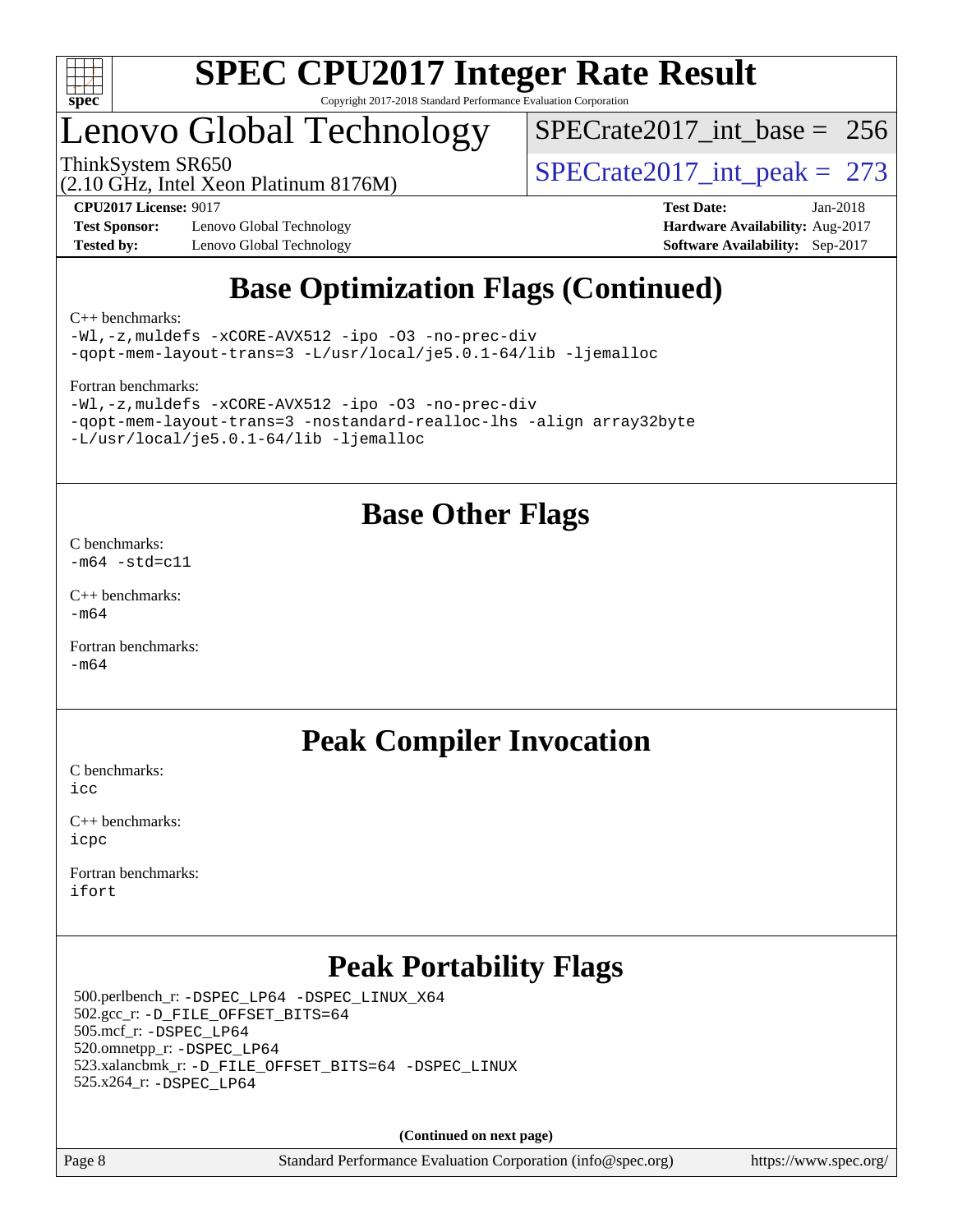

### Lenovo Global Technology

[SPECrate2017\\_int\\_base =](http://www.spec.org/auto/cpu2017/Docs/result-fields.html#SPECrate2017intbase) 256

(2.10 GHz, Intel Xeon Platinum 8176M)

ThinkSystem SR650<br>  $SPECTate2017$ \_int\_peak = 273

**[Test Sponsor:](http://www.spec.org/auto/cpu2017/Docs/result-fields.html#TestSponsor)** Lenovo Global Technology **[Hardware Availability:](http://www.spec.org/auto/cpu2017/Docs/result-fields.html#HardwareAvailability)** Aug-2017 **[Tested by:](http://www.spec.org/auto/cpu2017/Docs/result-fields.html#Testedby)** Lenovo Global Technology **[Software Availability:](http://www.spec.org/auto/cpu2017/Docs/result-fields.html#SoftwareAvailability)** Sep-2017

**[CPU2017 License:](http://www.spec.org/auto/cpu2017/Docs/result-fields.html#CPU2017License)** 9017 **[Test Date:](http://www.spec.org/auto/cpu2017/Docs/result-fields.html#TestDate)** Jan-2018

### **[Peak Portability Flags \(Continued\)](http://www.spec.org/auto/cpu2017/Docs/result-fields.html#PeakPortabilityFlags)**

 531.deepsjeng\_r: [-DSPEC\\_LP64](http://www.spec.org/cpu2017/results/res2018q1/cpu2017-20180205-03172.flags.html#suite_peakPORTABILITY531_deepsjeng_r_DSPEC_LP64) 541.leela\_r: [-DSPEC\\_LP64](http://www.spec.org/cpu2017/results/res2018q1/cpu2017-20180205-03172.flags.html#suite_peakPORTABILITY541_leela_r_DSPEC_LP64) 548.exchange2\_r: [-DSPEC\\_LP64](http://www.spec.org/cpu2017/results/res2018q1/cpu2017-20180205-03172.flags.html#suite_peakPORTABILITY548_exchange2_r_DSPEC_LP64) 557.xz\_r: [-DSPEC\\_LP64](http://www.spec.org/cpu2017/results/res2018q1/cpu2017-20180205-03172.flags.html#suite_peakPORTABILITY557_xz_r_DSPEC_LP64)

### **[Peak Optimization Flags](http://www.spec.org/auto/cpu2017/Docs/result-fields.html#PeakOptimizationFlags)**

[C benchmarks](http://www.spec.org/auto/cpu2017/Docs/result-fields.html#Cbenchmarks):

```
 500.perlbench_r: -Wl,-z,muldefs -prof-gen(pass 1) -prof-use(pass 2) -ipo
-xCORE-AVX512 -O3 -no-prec-div -qopt-mem-layout-trans=3
-fno-strict-overflow -L/usr/local/je5.0.1-64/lib
-ljemalloc
```

```
 502.gcc_r: -L/opt/intel/compilers_and_libraries_2018/linux/lib/ia32
-Wl,-z,muldefs -prof-gen(pass 1) -prof-use(pass 2) -ipo
-xCORE-AVX512 -O3 -no-prec-div -qopt-mem-layout-trans=3
-L/usr/local/je5.0.1-32/lib -ljemalloc
```

```
 505.mcf_r: -Wl,-z,muldefs -xCORE-AVX512 -ipo -O3 -no-prec-div
-qopt-mem-layout-trans=3 -L/usr/local/je5.0.1-64/lib
-ljemalloc
```

```
 525.x264_r: -Wl,-z,muldefs -xCORE-AVX512 -ipo -O3 -no-prec-div
-qopt-mem-layout-trans=3 -fno-alias
-L/usr/local/je5.0.1-64/lib -ljemalloc
```
557.xz\_r: Same as 505.mcf\_r

[C++ benchmarks:](http://www.spec.org/auto/cpu2017/Docs/result-fields.html#CXXbenchmarks)

 520.omnetpp\_r: [-Wl,-z,muldefs](http://www.spec.org/cpu2017/results/res2018q1/cpu2017-20180205-03172.flags.html#user_peakEXTRA_LDFLAGS520_omnetpp_r_link_force_multiple1_b4cbdb97b34bdee9ceefcfe54f4c8ea74255f0b02a4b23e853cdb0e18eb4525ac79b5a88067c842dd0ee6996c24547a27a4b99331201badda8798ef8a743f577) [-prof-gen](http://www.spec.org/cpu2017/results/res2018q1/cpu2017-20180205-03172.flags.html#user_peakPASS1_CXXFLAGSPASS1_LDFLAGS520_omnetpp_r_prof_gen_5aa4926d6013ddb2a31985c654b3eb18169fc0c6952a63635c234f711e6e63dd76e94ad52365559451ec499a2cdb89e4dc58ba4c67ef54ca681ffbe1461d6b36)(pass 1) [-prof-use](http://www.spec.org/cpu2017/results/res2018q1/cpu2017-20180205-03172.flags.html#user_peakPASS2_CXXFLAGSPASS2_LDFLAGS520_omnetpp_r_prof_use_1a21ceae95f36a2b53c25747139a6c16ca95bd9def2a207b4f0849963b97e94f5260e30a0c64f4bb623698870e679ca08317ef8150905d41bd88c6f78df73f19)(pass 2) [-ipo](http://www.spec.org/cpu2017/results/res2018q1/cpu2017-20180205-03172.flags.html#user_peakPASS1_CXXOPTIMIZEPASS2_CXXOPTIMIZE520_omnetpp_r_f-ipo) [-xCORE-AVX512](http://www.spec.org/cpu2017/results/res2018q1/cpu2017-20180205-03172.flags.html#user_peakPASS2_CXXOPTIMIZE520_omnetpp_r_f-xCORE-AVX512) [-O3](http://www.spec.org/cpu2017/results/res2018q1/cpu2017-20180205-03172.flags.html#user_peakPASS1_CXXOPTIMIZEPASS2_CXXOPTIMIZE520_omnetpp_r_f-O3) [-no-prec-div](http://www.spec.org/cpu2017/results/res2018q1/cpu2017-20180205-03172.flags.html#user_peakPASS1_CXXOPTIMIZEPASS2_CXXOPTIMIZE520_omnetpp_r_f-no-prec-div) [-qopt-mem-layout-trans=3](http://www.spec.org/cpu2017/results/res2018q1/cpu2017-20180205-03172.flags.html#user_peakPASS1_CXXOPTIMIZEPASS2_CXXOPTIMIZE520_omnetpp_r_f-qopt-mem-layout-trans_de80db37974c74b1f0e20d883f0b675c88c3b01e9d123adea9b28688d64333345fb62bc4a798493513fdb68f60282f9a726aa07f478b2f7113531aecce732043) [-L/usr/local/je5.0.1-64/lib](http://www.spec.org/cpu2017/results/res2018q1/cpu2017-20180205-03172.flags.html#user_peakEXTRA_LIBS520_omnetpp_r_jemalloc_link_path64_4b10a636b7bce113509b17f3bd0d6226c5fb2346b9178c2d0232c14f04ab830f976640479e5c33dc2bcbbdad86ecfb6634cbbd4418746f06f368b512fced5394) [-ljemalloc](http://www.spec.org/cpu2017/results/res2018q1/cpu2017-20180205-03172.flags.html#user_peakEXTRA_LIBS520_omnetpp_r_jemalloc_link_lib_d1249b907c500fa1c0672f44f562e3d0f79738ae9e3c4a9c376d49f265a04b9c99b167ecedbf6711b3085be911c67ff61f150a17b3472be731631ba4d0471706)

```
 523.xalancbmk_r: -L/opt/intel/compilers_and_libraries_2018/linux/lib/ia32
-Wl,-z,muldefs -prof-gen(pass 1) -prof-use(pass 2) -ipo
-xCORE-AVX512 -O3 -no-prec-div -qopt-mem-layout-trans=3
-L/usr/local/je5.0.1-32/lib -ljemalloc
```
531.deepsjeng\_r: Same as 520.omnetpp\_r

541.leela\_r: Same as 520.omnetpp\_r

**(Continued on next page)**